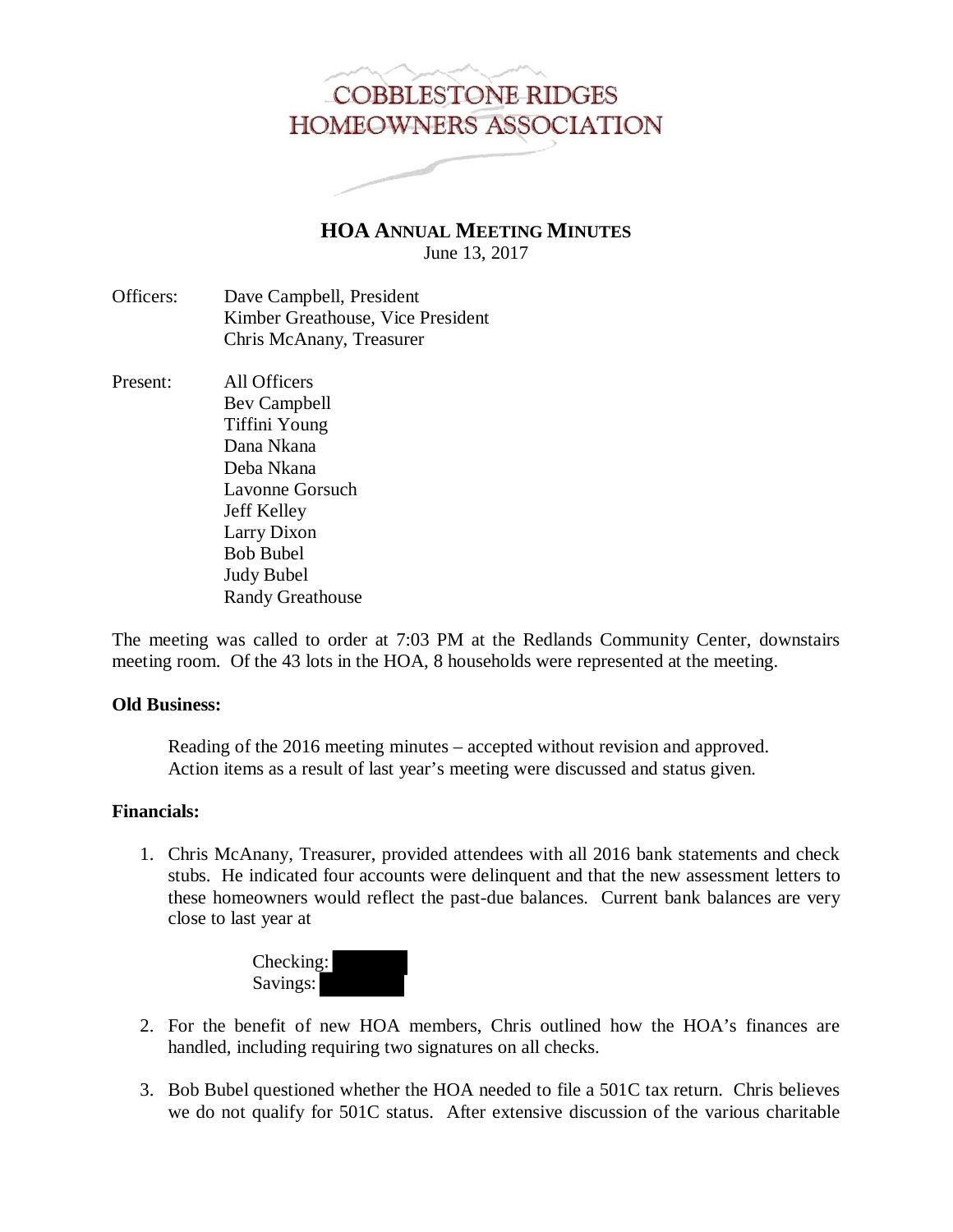filing categories, Bob offered to contact the IRS on this issue. New HOA President, Randy Greathouse, also plans to discuss this with a CPA.

4. A proposed budget of (the same as last year) was recommended by Chris for 2017. However, further discussion added for the cost of updating the HOA's website to current mobile device standards (already approved by the Board and currently in development). Another was added for removal of the nuisance tree (thorny and trashy) located in the common area on Butte Court and pruning/removal of volunteer Cottonwood's in the common area on Saddle Court. A more suitable, thornless, and clean tree will be selected and planted in the Butte Court common area. Even though was added, we don't believe it will cost anywhere near that much. A final amended budget of was approved.

> Landscaping maintenance and improvements: Tree removal: Insurance: Meeting cost: Utilities: Web hosting: Website upgrade: Accounting: Picnic: Reserve:

5. Lavonne Gorsuch motioned that the current HOA assessment remain at \$200/year. Bob Bubel seconded and the motion passed unanimously.

## **Report on HOA Compliance:**

1. There is a requirement for HOA's to hire an independent third party to perform reserve studies of HOA finances. Our current reserves of about have been maintained (without increase) for many years. These funds are kept on-hand to avoid hitting homeowner's with special assessments should there be any serious failure of the irrigation system. Since our funds are limited and every homeowner can request a copy of the HOA's finances at any time, a reserves study was again postponed.

# **Landscaping:**

- 1. Dave Campbell shared that most of the homeowner communication he receives regarding landscaping concerns are related to requests for additional pruning of trees/shrubs in the common areas. Once this is communicated to Terry, it is generally resolved within a week. Please let us know if something is getting overgrown or blocking your line of sight when driving.
- 2. The Board will make arrangements to have the communal post office box pedestals painted this year.